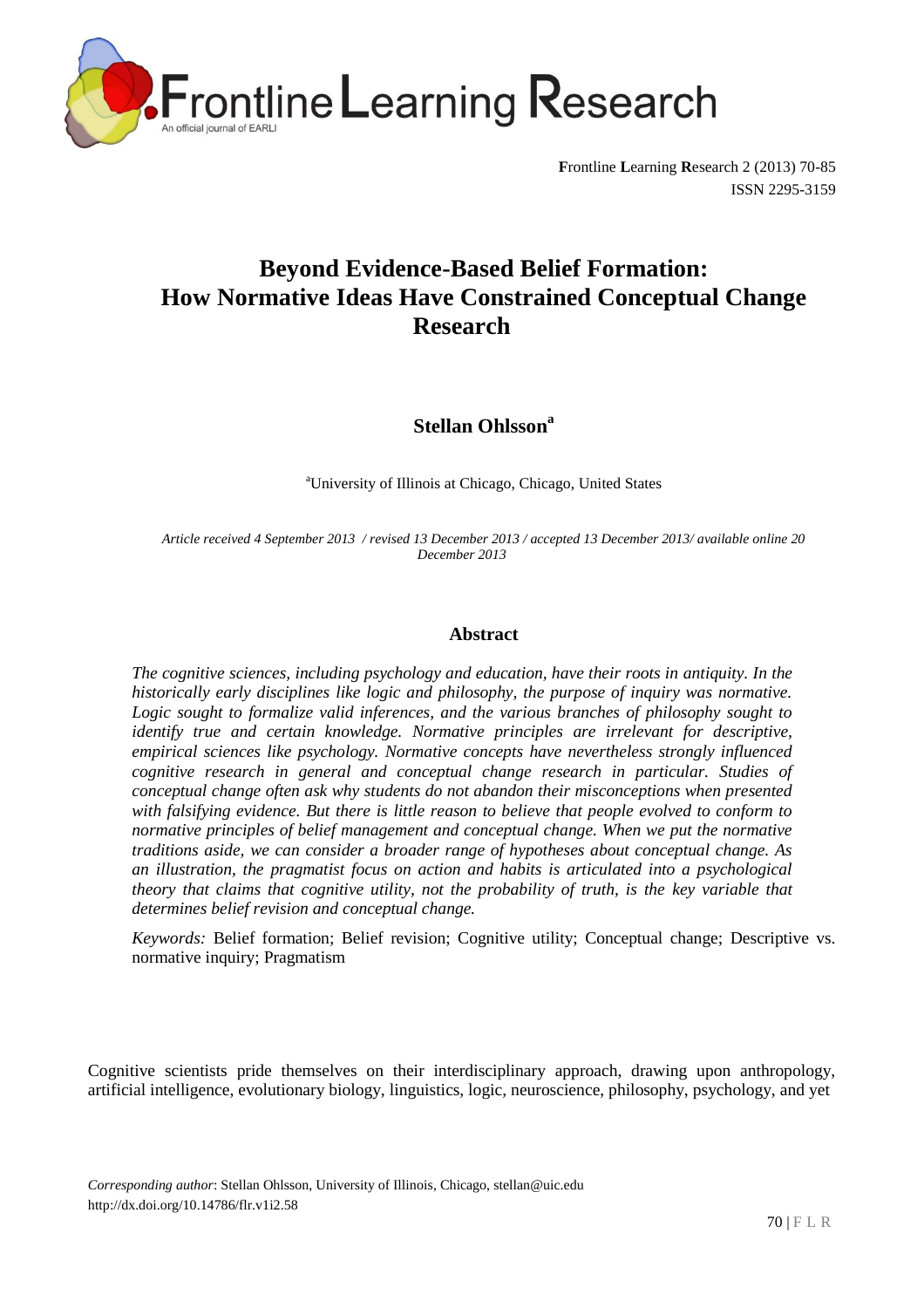

 $\overline{a}$ 

other disciplines in their efforts to understand human cognition. Interdisciplinary research strategies have paid off in the natural sciences. For example, in the middle of the  $20<sup>th</sup>$  century, research on the border between biology and chemistry resulted in spectacular advances, including the determination of the structure of DNA (Watson & Crick, 1953). It is plausible that an interdisciplinary approach will pay off in the study of cognition as well.

But the cognitive sciences exhibit principled differences that might get in the way of interdisciplinary efforts. Inquiry into cognition was originally rooted in the desire for human betterment. The first cognitive disciplines, including logic, epistemology, and linguistics, were normative disciplines. Logicians wanted to systematize *valid* inferences, as opposed to whatever inferences, including fallacious ones, that people make; philosophers sought to identify criteria for *certain* knowledge, as opposed to describe all knowledge<sup>1</sup>; and early linguists were more concerned with codifying *correct* grammar than with cataloguing grammatical errors. Historically, these and related disciplines mixed normative and descriptive elements in a way that is quite foreign to the contemporary conception of a natural or social science. In this respect, they resembled aesthetics, ethics, and legal scholarship more than biology, chemistry, and physics as practiced since the Scientific Revolution (Butterfield, 1957; Osler, 2000).

Because the normative disciplines were historically prior, the concepts, practices, and tools of normative inquiry became part of the intellectual infrastructure of the self-consciously descriptive sciences like neuroscience and experimental psychology that became established in the latter half of the 19<sup>th</sup> century. Concepts like *abstraction*, *association*, and *imagery* are obvious examples of such imports. This intellectual inheritance helped the new sciences get started, in part by suggesting questions and problems (*How and when are associations formed?*). But normative and descriptive disciplines are different enough in their goals and methods so that it is reasonable to ask whether that inheritance has had a negative impact as well.

In this article, I argue that certain normative ideas have led the study of cognition in general and cognitive change in particular down an unproductive path. The types of cognitive changes I have in mind are those that psychologists call *conceptual change*, *belief revision*, and *theory change* (Carey, 2009; Duit & Treagust, 2003; Nersessian, 2001; Thagard, 1992; Vosniadou, Baltas & Vamvakoussi, 2007) For purposes of this article, I use these terms as near-synonyms. When a collective label is needed, I call them *nonmonotonic change processes* (Ohlsson, 2011).

The argument proceeds through seven steps. In Section 1, I elaborate on the distinction between normative and descriptive inquiry. Section 2 highlights the role of normative concepts in what I call the Ideal-Deviation paradigm, a particular style of research that is common in cognitive psychology. In Section 3 I show that this research paradigm is also present, albeit implicitly, in conceptual change research. From a normative perspective, people ought to base their concepts and beliefs on evidence and revise them when they are contradicted by new evidence. The assumption -- sometimes implicit, sometimes explicit -- that people"s cognitive systems are designed to operate in this way has focused researchers" attention on the deviations of human behaviour from normatively correct belief management (using the latter term as a convenient shorthand for "belief formation and belief revision"). But the normative perspective is irrelevant to the scientific study of cognitive change; hence, so are the deviations between the norms and actual cognitive processing. But if the deviations are irrelevant, so are our explanations for them. To go beyond the current state of conceptual change research, we need to make explicit the influence of the normative perspective, identify the constraints it has imposed on theory development, and relax those constraints. When we cultivate a resolutely descriptive stance, the space of possible theories of conceptual change expands. As a first step towards a new theory, Section 4 argues that the notion that people form concepts and beliefs on the basis of evidence might be fundamentally incorrect. The problem of why people do not revise their misconceptions when confronted with contradictory evidence then dissolves, and other questions move to the foreground. In Section 5, I outline an approach to conceptual change that is inspired by the pragmatist notion that concepts and beliefs are tools for successful action. According to this perspective, the key variable that drives conceptual change is not the strength of the relevant evidence or the probability of truth, but cognitive

 $<sup>1</sup>$  Indeed, many philosophers insist that unless knowledge is true and certain, it does not qualify as knowledge.</sup>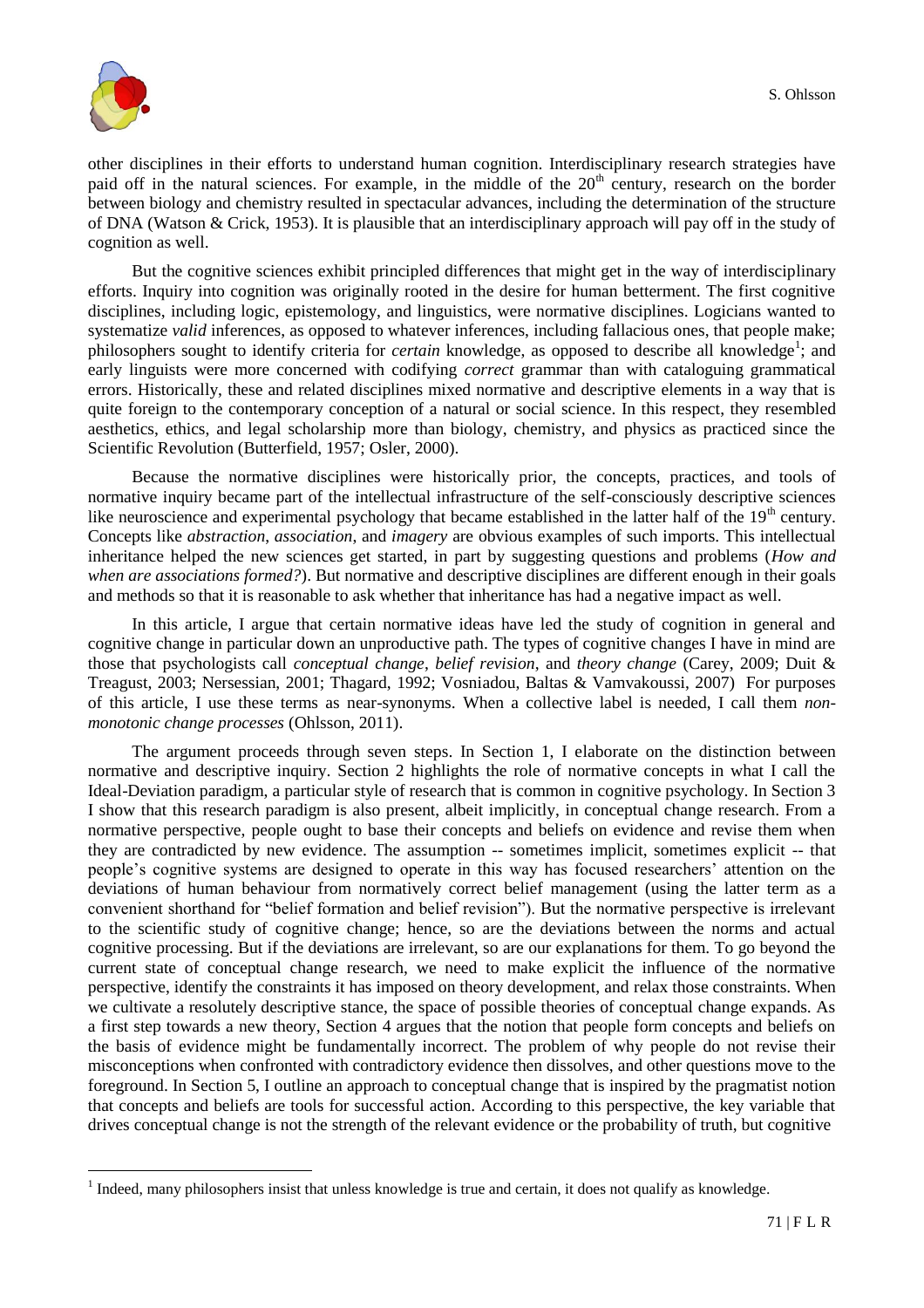

utility. Section 6 answers two plausible objections to this view, and Section 7 outlines some of its implications. Section 8 recapitulates the argument. Although the concept of utility is not itself new, the critique of conceptual change research as mired in normative ideas is stated here for the first time, and the conjecture that utility can replace probability of truth as the key theoretical variable in conceptual change has not been previously proposed.

## **1. Normative versus descriptive inquiry**

Descriptive sciences aim to provide accurate theories about the way the world is. As I use it, the word "descriptive" does not stand in contrast to "theoretical" or "explanatory" but encompasses all the empirical and theoretical practices of the natural and social sciences as we now conceive them; the term "empirical" could have been used instead, but is sometimes understood as standing in contrast to "theoretical." The goal of descriptive science is to provide an account of reality that is intersubjectively valid and reflects the world as it is, independent of human judgments or wishes. Descriptive sciences are essentially concerned with adapting theories and concepts to data. The descriptive sciences constitute what we today call "science."

Normative disciplines, in contrast, investigate how things ought to be. They are essentially concerned with conformity to standards of goodness. A large portion of what we have in our heads consists of more or less explicit normative knowledge. Aesthetics, epistemology, ethics, etiquette, law, literary criticism, logic, rhetoric, and several other disciplines ask what the appropriate standards are, or should be, in some area of human endeavour; how one decides whether some instance does or does not conform to the relevant standards; and why particular instances conform, or fail to conform. The state of theory in these disciplines varies widely, from formalized theories of valid inferences in logic to the obviously culture-dependent rules of good manners, and the highly controversial theories of literary criticism.

As these nutshell definitions are meant to illustrate, descriptive and normative disciplines are so different from each other that the distinction seems impossible to overlook. But the separation of normative and descriptive inquiry was in fact long in coming; for example, psychology was included among "the moral sciences" well into the 19<sup>th</sup> century. The distinction was not fully articulated and accepted in Western thought until the  $20<sup>th</sup>$  century, supported by, among other influences, the logical positivists' emphasis on the distinction between fact and value. (For criticisms of the distinction, see, e.g., Köhler, 1938/1966, Putnam, 2002, and others.). It is nevertheless anachronistic to think of earlier generations of scholars as having *confused* descriptive and normative inquiry. The situation is better described by saying that they had not yet distinguished them.

Astronomy provides an example of research in an era when the distinction was not yet fully articulated (Kuhn, 1957; Margolis, 1987, 1993). Some ancient astronomers adopted the normative idea that planets ought to move in perfectly circular orbits, because the heavenly bodies were perfect beings and perfect beings ought to move in perfect orbits and the circle is the most perfect geometric figure. Astronomers then spent two millennia explaining the deviations of the observed planetary orbits from the normatively specified orbits using the Ptolemaic construct of epicycles, instead of exploring other hypotheses about the geometric shape of the orbits (Frank, 1952). Research in the natural sciences is no longer constrained by normative ideas in this way. Section 2 shows that psychology, in contrast, has not yet outgrown its normative inheritance.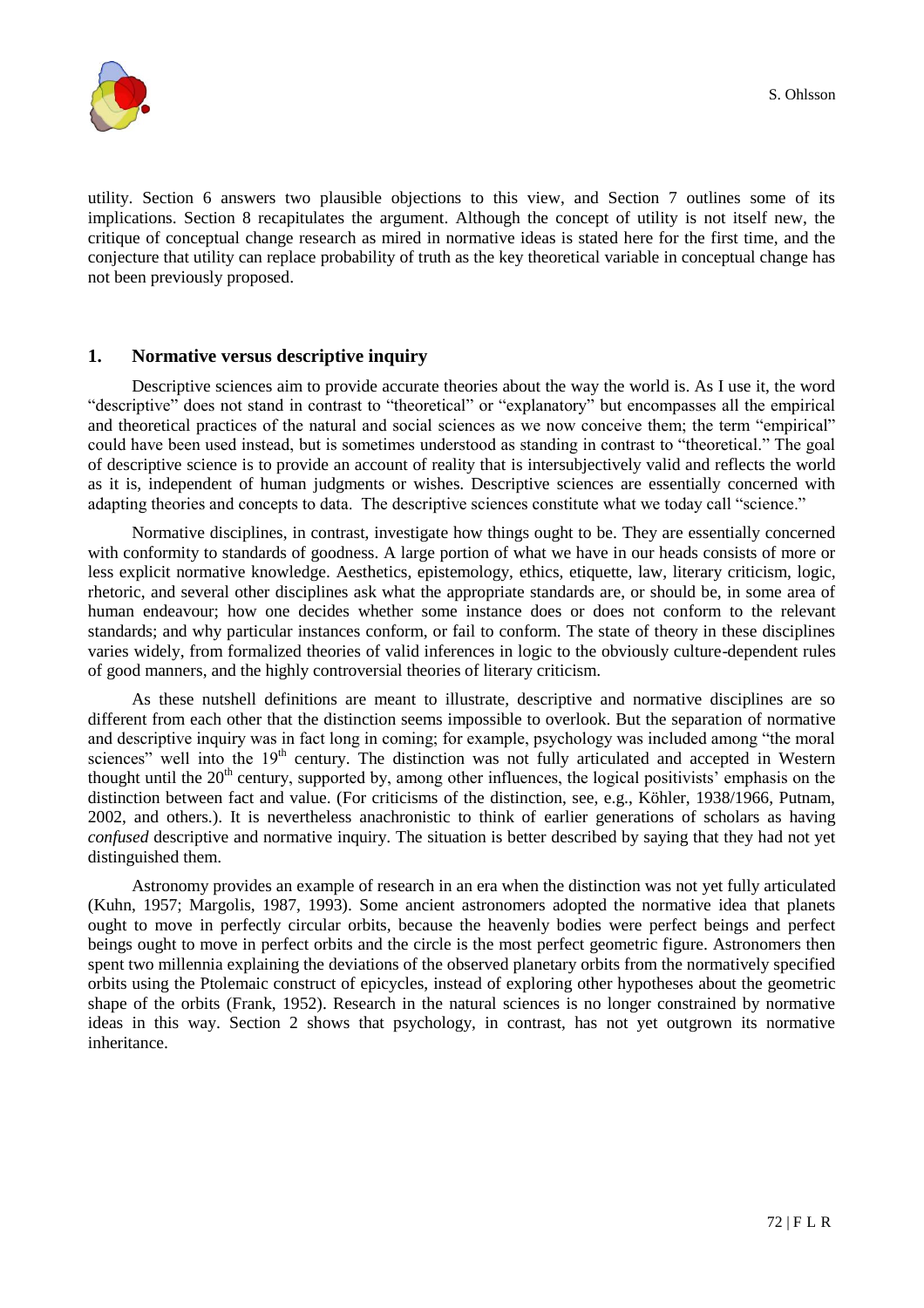

## **2. The Ideal-Deviation Paradigm**

Normative principles have generated a psychological research paradigm that I refer to as the *Ideal-Deviation Paradigm*. Although only a subset of psychological research conforms to this paradigm, the paradigm has had a strong and largely negative impact on research in cognitive psychology in general and research on conceptual change in particular. A line of research that follows this paradigm proceeds through the following general steps (examples to follow):

(a) Choose a normative theory. How ought the mind carry out such-and-such a process, or perform such-and-such a task?

(b) Construct or identify a situation or task environment in which that theory applies, and derive its implications for normatively correct behaviour.

(c) Recruit human subjects and observe their behaviour in the relevant situation.

(d) Describe the deviations of the observed behaviour from the normatively correct behaviour.

(e) Hypothesize an explanation for the observed deviations.

(f) Test the explanation in further empirical experiments.

Readers who are familiar with cognitive psychology will have no difficulty in thinking of instances of the Ideal-Deviation Paradigm. The prototypical example is research on logical inference (Evans, 2007). In this area, researchers originally used logic as developed by logicians – primarily the logics of syllogistic and propositional inferences – as the relevant normative theory. The reasoning problems presented to human subjects include Wason"s famous 4-Card Task (a.k.a. the Selection Task; Wason & Johnson-Laird, 1972). Propositional logic prescribes a particular pattern of responses to this task, and the deviations of human responses from the prescribed pattern have been replicated in dozens, perhaps hundreds, of experimental studies. Researchers have proposed and debated a wide range of explanations for the observed deviations (Johnson-Laird, 2006; Klauer, Stahl, & Erdfelder, 2007).

Research on decision making is a second instance of the Ideal-Deviation Paradigm. The Subjective Expected Utility (SEU) theory and the mathematics of probability provide a normative theory for how to choose among competing options. When people are confronted with choices that involve probabilistic outcomes in laboratory settings, they deviate from the normatively correct behaviour in a variety of ways. Errors like *availability* and *representativeness* are examples. In the former, human judgments about the probability of an event (e.g., an airline crash) are influenced by the ease with which the person can retrieve an example of such an event from memory. In the latter case, human judgments are influenced by the similarity of a sample to the population from which the sample was drawn. In this field, too, researchers have proposed, debated, and experimentally investigated multiple explanations for these and other observed deviations (Kahneman, 2011).

The key point for present purposes is that the Ideal-Deviation Paradigm mixes normative and descriptive elements in a way that is foreign to the way we now think of scientific research. To highlight this point, imagine biochemists in the 1950s deciding that a particular protein molecule *ought* to fold itself into such-and-such a three-dimension structure, for, say, aesthetic reasons. Imagine also that they observe that the actual shape of the molecule deviates from this normatively specified structure, and then spend their time and theoretical energy explaining why the protein deviates in such-and-such a way from the supposedly correct structure, instead of explaining why it folds together the way it actually does. No such investigation could survive peer review for a contemporary chemistry journal.

In short, given our current conception of scientific research, there is no justification for the normative element in the Ideal-Deviation Paradigm. A descriptive theory of how people think or learn must be based on accounts of the actual processes occurring in people's heads when they draw inferences, make decisions, and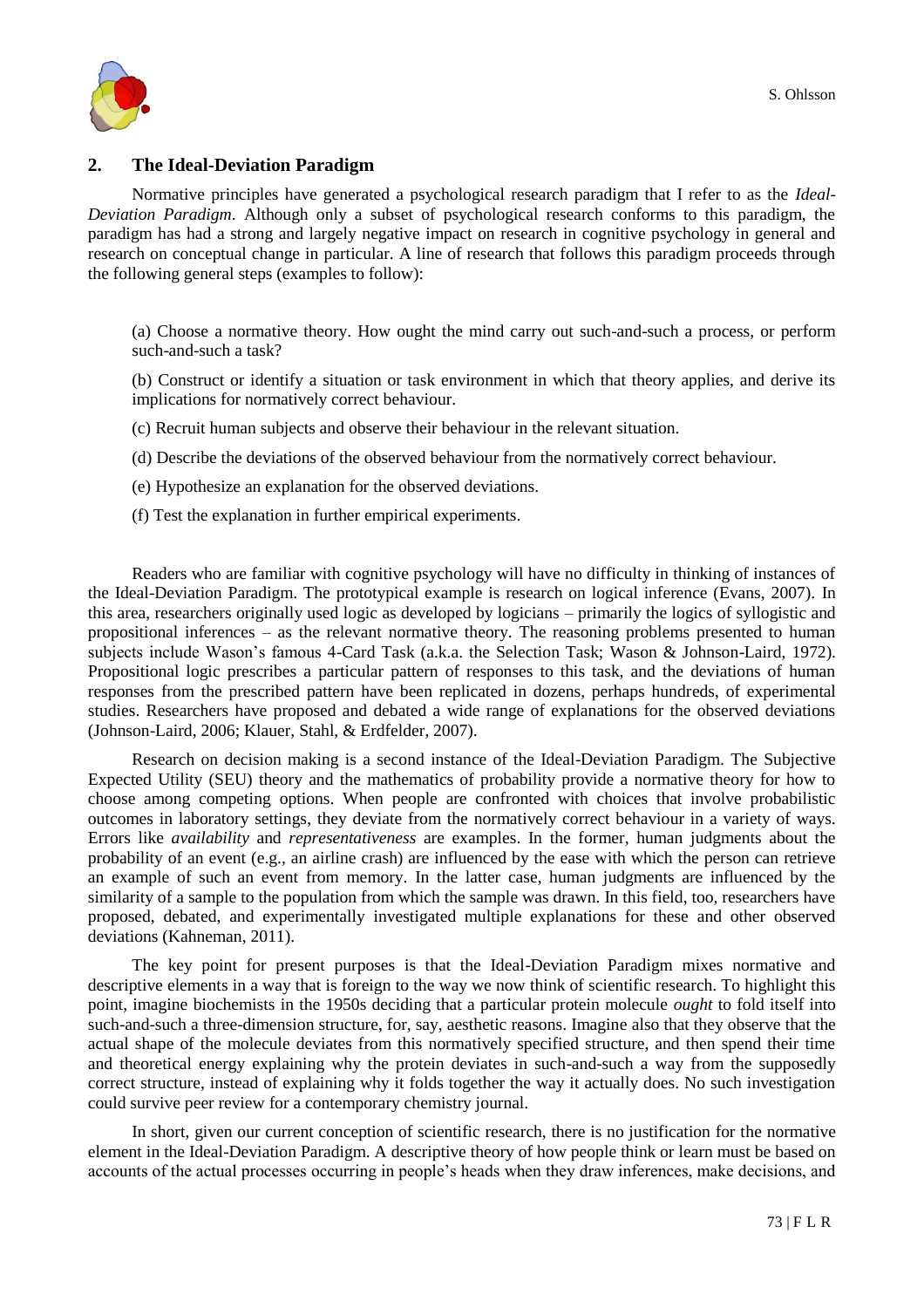

revise their knowledge, regardless of whether those processes are similar to, or different from, normatively correct processes. Comparing empirical observations to a normative theory contributes nothing to that enterprise. Section 3 argues that normative conceptions are nevertheless at the centre of contemporary research in conceptual change.

## **3. Ideal-Deviation in conceptual change**

The Ideal-Deviation Paradigm has strongly impacted psychological research on belief revision, conceptual change, theory change, and related processes. The impact is not immediately obvious, because the relevant normative theory is less precise and less explicit than the normative theories that underpin studies of logical reasoning and decision making. The normative theory of belief management can be summarized in four principles:

Principle 1: Grounding. Beliefs and concepts ought to be based on evidence. In this context, "based on" means "derived from." The derivation is typically understood to be some form of induction across qualitative observations and/or aggregation of quantitative data. To adopt a belief for which one has no evidence is deplorable, even irresponsible, and a belief that is not grounded in evidence is dismissed as a guess, prejudice, or mere speculation.

Principle 2: Graded conviction. Beliefs ought to be held with a conviction that is proportional to the strength of the relevant evidence. For example, hearsay provides weaker evidence than direct observation; a anecdote provides weaker evidence than a study based on a representative sample; and a correlational study provides weaker evidence for a causal relation than an experimental study. The strength of one"s convictions ought to reflect such differences in the nature and extent of the relevant evidence. For purposes of quantitative comparisons, the conviction with which a belief is held can be conceptualized as an estimate of its probability of being true.

Principle 3: Belief-belief conflicts. When two beliefs or informal theories contradict each other, the person ought to choose to believe the one that is backed by the stronger evidence. The theory with the strongest support ought to have priority in the control of behaviour, including both discourse and action. To hold contradictory beliefs (P & not-P) is to be inconsistent and hence irrational.

Principle 4: Belief-evidence conflicts. When beliefs are contradicted by new evidence, they ought to be revised so as to be consistent with both the old and the new evidence. Failure to do so makes a person "closed minded", "irrational", "rigid minded", or a victim of "robust misconceptions."

These four principles are mere common sense; this is how a rational agent ought to manage his or her beliefs. There seems to be little gain in giving such vacuous verities the status of principles. But my purpose is to make explicit what is normally too embedded in our conceptual infrastructure to be visible.

Elements of the normative theory of belief management, masquerading as descriptive statements, can be found throughout the cognitive sciences. For example, Allport (1958/1979) proposed the contact theory of racial prejudice. The key idea was that negative racial stereotypes would be diminished if a person with such a stereotype were subjected to frequent contacts with members of the relevant ethnic group. The hypothesis was that the contacts would provide evidence against the negative stereotypes and pave the way for other, more positive opinions. In the philosophy of science, Kuhn (1970) described theory change as a consequence of the accumulation of anomalies. In educational psychology, Posner et al. (1982) hypothesized that students have to be dissatisfied with their current beliefs about scientific phenomena before they are prepared to revise them, and that being confronted with evidence to the contrary is the key source of dissatisfaction. In developmental psychology, Gopnik and Meltzoff (1997) embraced Principle 4, designating belief-evidence conflicts as the main drivers of cognitive change: "Theories may turn out to be inconsistent with the evidence, and because of this theories change." (p. 39) Although other processes are involved as well, the processing of counterevidence is the most important: "Theories change as a result of a number of different epistemological processes. One particularly critical factor is the accumulation of counterevidence to the theory." (p. 39)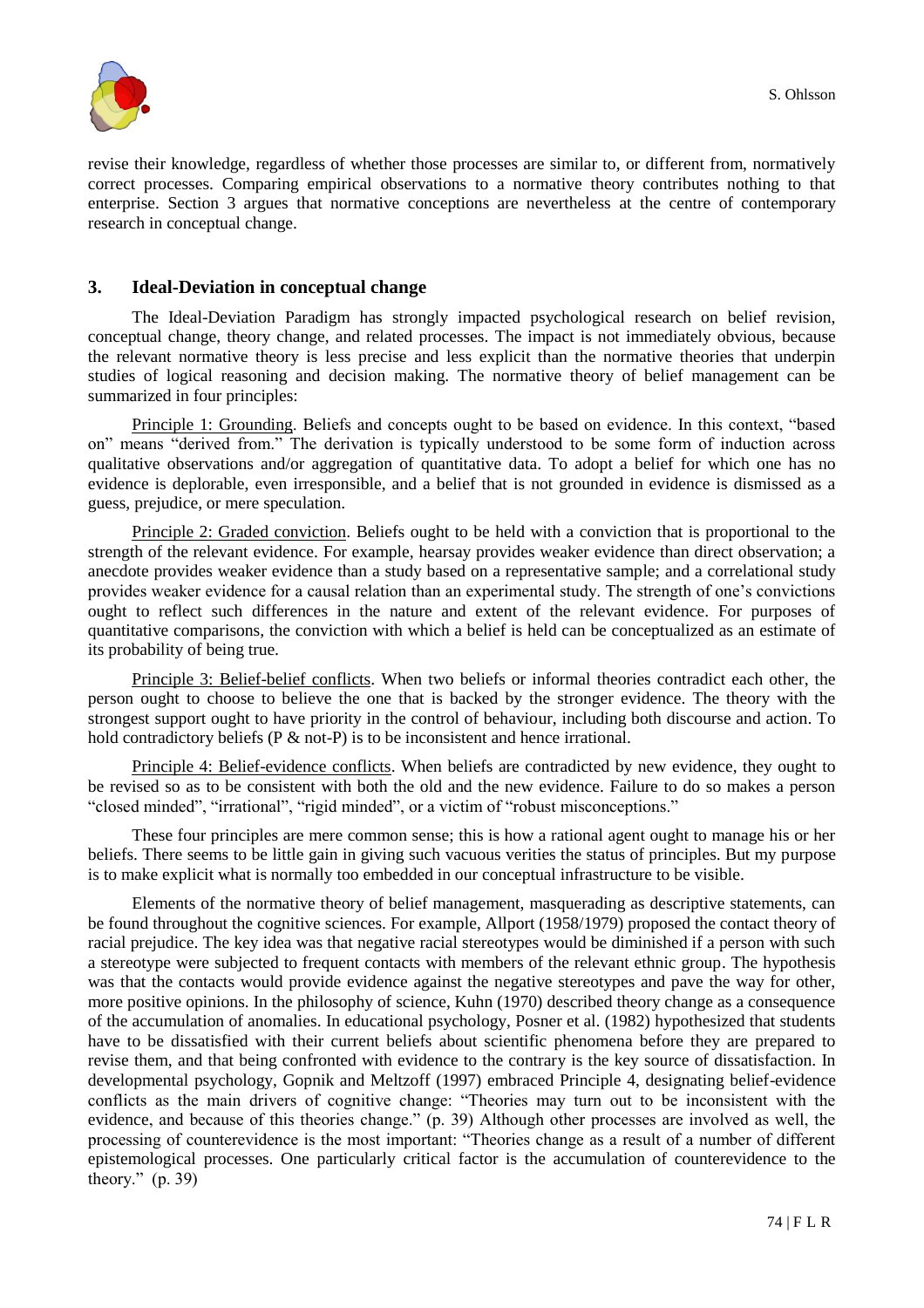

Paradoxically, cognitive scientists confidently assert these variations of Principle 4, while they simultaneously and in parallel assert that people deviate from Principle 4. In discipline after discipline, researchers have observed that people do not always and necessarily revise their beliefs when confronted with contradictory evidence. The predictions of the contact theory of racial prejudice were not verified and the theory had to be reformulated (Pettigrew, 1998). Likewise, Strike and Posner (1992) found that students retain their misconceptions even after instruction that is directly aimed at confronting those misconceptions with contradicting evidence. "One of the most important findings of the misconception literature…is that misconceptions are highly resistant to change" (Strike & Posner, 1992, p. 153). In a review paper, Limón (2001) wrote that "…the most outstanding result of the studies using the cognitive conflict strategy is the lack of efficacy for students to achieve a strong restructuring and, consequently, a deep understanding of the new information." (p. 364) Indeed, the deviation of student behaviour from Principle 4 is the very phenomenon that created conceptual change as a distinct field of research, at least within educational research.

Consistent with the Ideal-Deviation Paradigm, researchers have responded to the finding that people do not (necessarily) adapt their beliefs to contradictory evidence by proposing various explanations for this deviation. For example, Rokeach (1960, 1970) proposed that belief systems have a hierarchical structure, and that change becomes more and more difficult as one moves from the periphery to the centre. As a result, most changes are peripheral and central principles are hardly ever affected by evidence. Political and religious principles are cases in point. The philosopher Imre Lakatos has proposed a similar theory to explain theory change in science (Lakatos, 1980). Festinger (1957/1962) launched a long-lasting line of research in social psychology that centred on a set of mechanisms for reducing what he called cognitive dissonance. Cognitive mechanisms for dissonance reduction process contradictory evidence without any fundamental revision of the relevant beliefs.

More recently, cognitive psychologists have added yet other explanations. The category shift theory of Chi (2005, 2008) and co-workers explains the robustness of misconceptions as a consequence of the inheritance of characteristics from the (frequently inappropriate) ontological category to which a phenomenon has been assimilated. Vosniadou and Brewer (1992) and Vosniadou and Skopeliti (2013) explain the deviations as a consequence of the synthesis of prior (and frequently inaccurate) mental models into more comprehensive (but sometimes equally inaccurate) mental models. Sinatra and co-workers have added motivational and emotional variables as additional sources of explanation (Broughton, Sinatra, & Nussbaum, 2013; Sinatra & Pintrich, 2003). Yet other perspectives on conceptual change have been proposed (see, e.g., Rakison & Poulin-Dubois, 2001; Shipstone, 1984). Ohlsson, (2011, Chap. 9) provides a more extensive comparative analysis of these and related types of explanations.

In short, although the normative theory of belief formation is less explicit than the normative theories that underpin studies of logical reasoning and decision making, research on conceptual change follows closely the Ideal-Deviation paradigm. The basic structure of conceptual change research is that (a) students ought to revise their misconceptions when confronted with contradictory evidence, (b) the empirical evidence indicate that they do not in fact do so, and therefore (c) we need to explain why they do not do so. But this research enterprise is only meaningful if one accepts Principles 1 - 4 as relevant for the study of conceptual change. Section 4 prepares for a new approach to conceptual change by arguing that people do not base their concepts and beliefs on evidence. If so, Principles 1-4 are irrelevant for understanding conceptual change.

#### **4. The irrelevance of evidence**

At first glance, the normative theory of belief management seems highly relevant for understanding human cognition. If people do not adapt their beliefs to reality, how do they get through their day? Surely the deviations from rational belief management uncovered in various areas of cognitive research are relatively minor slips of a fundamentally rational cognitive system for building and maintaining a veridical belief base? Such slips might be due, for example, to cognitive capacity limitations or emotional biases.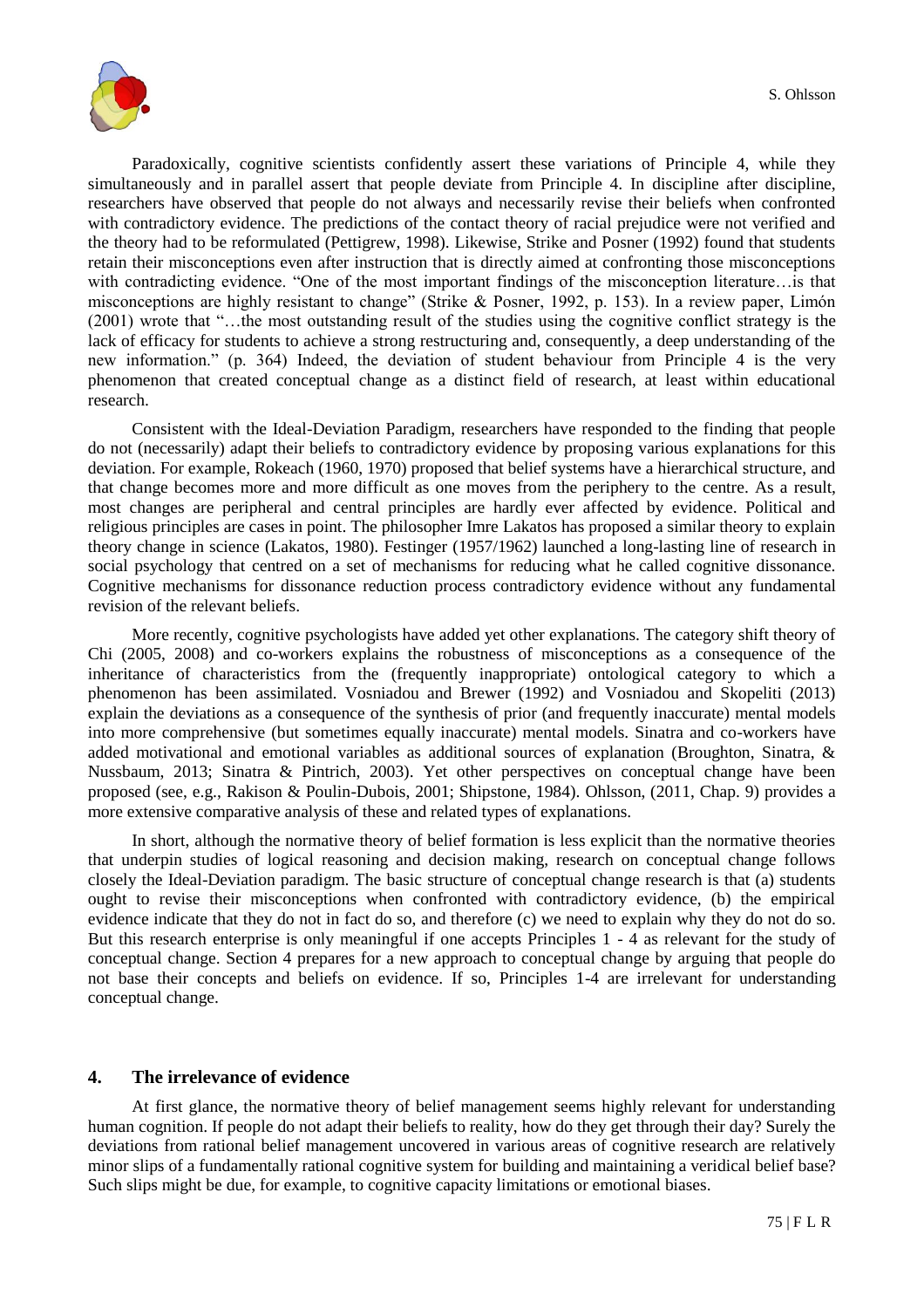

This view is plausible but difficult to evaluate. We know very little about how people form and revise beliefs in natural settings, because there are few relevant empirical studies. What follows are some informal observations and examples. In conjunction, they suggest a radical conclusion: The principle that people base their beliefs on evidence might be fundamentally incorrect rather than an optimistic idealization or a partial truth.

An adult person has a large belief base in memory, at least if the term "belief" is applied broadly enough to include not only the deep principles that tend to be the object of analysis, but also local, concrete facts. For example, I have multiple beliefs about the public transportation system in the city where I live: that there are buses and subway trains; that there are multiple subway lines; where they go; how long a trip is likely to take; how much it costs; the location of stations; and so on. This small domain of experience is likely to encompass several hundreds, perhaps even thousands, of beliefs, most of which are likely to be accurate. The view that a belief ought to be derived from, or based on, observational evidence works well with respect to such concrete, particular matters. For example, the belief that there is a subway station at the corner of X and Y streets might very well be acquired by no more complicated a process than walking down X street and encountering that very station at the crossing with Y street. Such *routine belief formation* events can plausibly be attributed to direct observation and in that sense conforms to Principles 1 - 4.

The direct observation account of belief formation quickly runs into difficulties when the belief is general. For example, most adults have a variety of beliefs about economical, political, and social affairs. Informal observations indicate that a significant proportion of such beliefs are not based on any evidence whatsoever. Will austerity economics stimulate the economy or depress the markets by robbing consumers of their ability to consume? Quite a few adults are prepared to offer a point of view about this issue, and, just as obviously, very few of them have access to relevant quantitative data or other observational evidence.

This is not an isolated instance. Consider the range of controversial socio-political and economic issues in the public discourse: gun control, surveillance by intelligence organizations, same-sex marriage, drone strikes on foreign soil, the benefits of universal health care – a large proportion of adults have beliefs regarding many of such issues, but almost none of those beliefs are based on evidence. That is, a person who holds a belief on such an issue did not, as a rule, induce it from multiple historical examples or derive it from statistical data or other types of observational evidence. Most people cannot give any coherent or detailed account of why, how, or even when they adopted any particular belief. If people operated with Principle 1, they ought to answer almost every question about socio-political and economic issues by saying, "I don"t know; I don't have an opinion on that; I don't have enough information."

If general beliefs are not formed by induction from observations, how, by what processes are they formed instead? Informal reflection on everyday life suggests that we form general beliefs by accepting what someone else tells us, either in face-to-face conversation or via media. The notion of evidence does not enter into this belief formation process in any prominent way, because we do not normally and as a rule question or doubt what we are being told. It is enough to hear someone say it for us to encode it as veridical. Gabbay and Woods (2001) call this the *Ad Ignorantiam Rule*: "Human agents tend to accept without challenge the utterances and arguments of others except where they know or think they know or suspect that something is amiss." (p. 150) The reason for this rule is probably that we tend to communicate with people we trust, and access sources that we have already judged as reliable. But this does not support the normative principle, because it is not obvious that we base our judgments about the trustworthiness of a source on anything that would qualify as evidence.

Another hypothesis is that belief formation is internal to the cognitive system. Many of our beliefs appear to arrive in the belief base as consequences of already adopted beliefs. For example, I believe that public education is an essential social institution. I also believe that nations that invest in education will fare better than those that do not. It would be an exaggeration to say that I have evidence for the second belief. After all, what counts as evidence as to what will happen in the future? It seems more accurate to say that I have adopted the second belief because it follows from the first. If public education is essential, nations underfund it at their peril. Intra-mental derivations of this sort can hardly be characterized as evidence-based. First, the question of evidence is merely pushed one step backwards, because the derived belief cannot be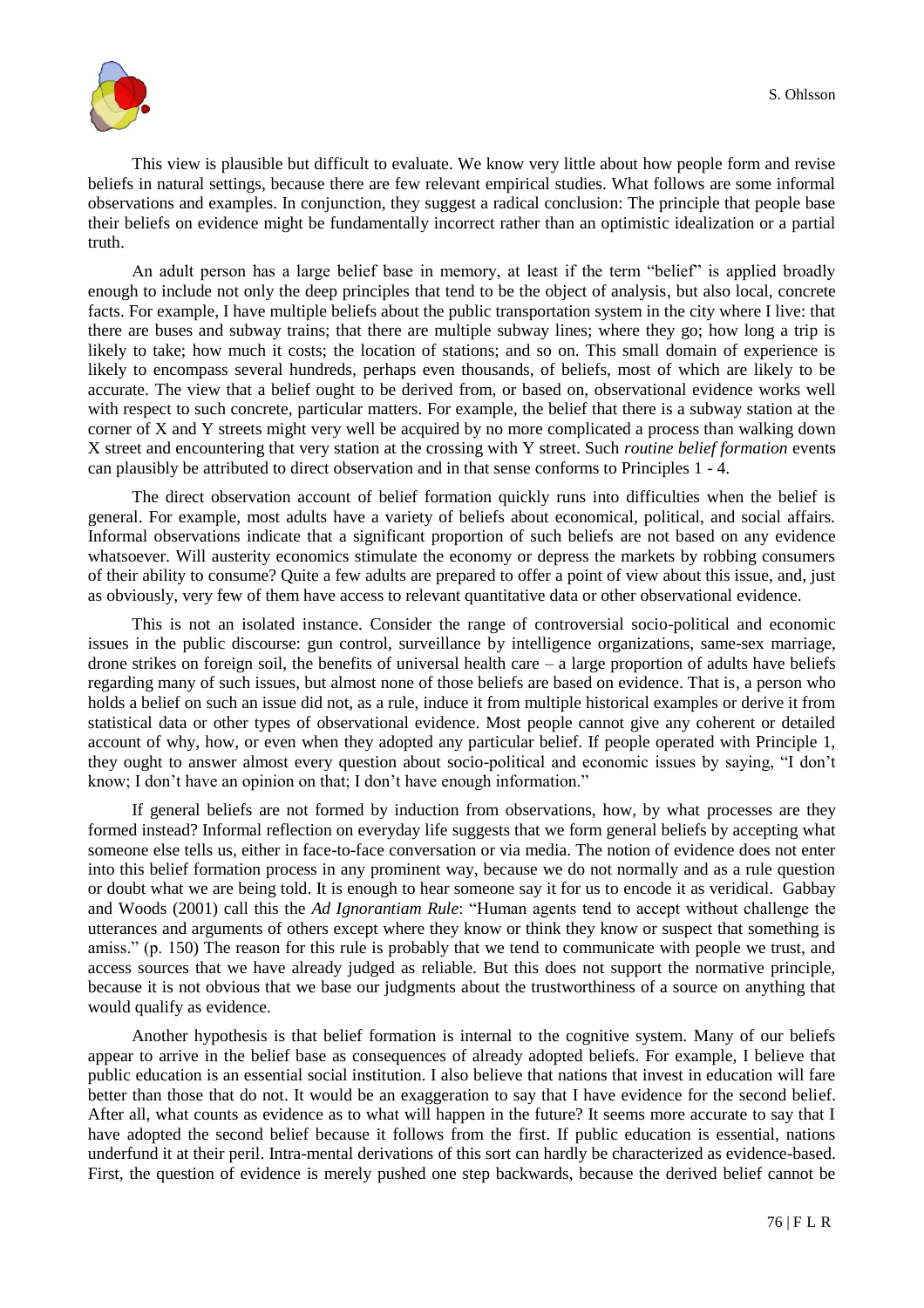

said to be evidence-based unless the beliefs it is derived from are themselves evidence-based. Second, the internal derivations are influenced by factors that are themselves unrelated to truth, such as a desire for consistency, instrumental gain, and various types of biases.

Consider next Principle 2, that beliefs ought to be held with graded convictions that reflect the strength of the evidence. Are people sensitive to the relative strength of the evidence? That is, do people in general and as a rule hold their beliefs more strongly when they are supported by more evidence and less strongly when the support is weaker? A thorough answer to this question would require extensive data collection and some way of measuring the strength of the relevant evidence. However, it is noteworthy that the beliefs that people hold with the greatest conviction tend to be their religious beliefs, and church leaders and followers alike insist that religious beliefs are, and should be, based on faith, not evidence. The fact that faith-based beliefs are held more strongly than other classes of beliefs is inconsistent with the idea that our brains are programmed, in some deep and fundamental way, to base beliefs on evidence.

Other examples of conviction levels that do not seem to reflect the strength of the available evidence include those that pertain to beliefs regarding climate change and the value of vaccinations. At one time, it was rational to be sceptical regarding the reality of climate change; now, the evidence is overwhelming (Oreskes, 2004). Nevertheless, some people continue to believe that the climate is not changing. The controversy over vaccinations exhibits a similar pattern. Although caution was once rational, there are now multiple, large-scale studies that show conclusively that there is nothing wrong with the common vaccines that are given to children, or with the way they are administered. People do not get sick from vaccines; they get sick from germs. However, anti-vaccine activists continue to claim that vaccines are harmful and they have many followers (Offit, 2011).

Finally, consider Principle 3, namely that theory-theory conflicts are to be resolved with reference to the relative strengths of the evidence for the competing theories. Do people consistently side with the view that has the strongest evidence? Consider the issue whether human beings are fundamentally evil and require discipline in order to behave themselves, or fundamentally good, so all they need is an opportunity to blossom in a natural way. Every news story about yet another serial killer is evidence for the former view; every heartwarming news story about someone who goes out of their way to make a difference for people around them is evidence for the latter view. Every war produces novel atrocities, but every natural catastrophe – forest fire, hurricane, tsunami – generates a fresh batch of stories about individual heroism and self-sacrifice. Anybody who attends to the news has as much evidence for one view as for the other. Given that there is much evidence for either view, those of us who hold a strong opinion on the issue of human nature must have resolved the conflict between these two theories at least partially on the basis of something other than the evidence.

To summarize, informal observations suggest that people do not, in general, induce their beliefs from observational evidence. Although we often base concrete beliefs about particular objects and events on direct observation, we appear to form general beliefs through ubiquitous encoding of communications by trusted sources and by deriving them from other, already adopted beliefs. These hypothetical but plausible belief formation processes are not inductive in nature, and the contribution of what we normally call evidence to each is weak. In addition, people show few signs of holding their beliefs with a conviction that is proportional to the strength of the supporting evidence, resolve conflicts among competing beliefs by comparing the relative strength of the supporting evidence, or to revise their beliefs when they encounter contradictory evidence. These observations suggest that the normative theory of belief management, taken as a descriptive theory, is fundamentally wrong rather than merely an optimistic idealization.

But if so, why do the observed deviations of human behaviour from Principles 1-4 deserve our attention? The consequence of abandoning Principles 1-4 is that conceptual change researchers no longer need to explain why misconceptions are robust in the face of contradictory evidence. If there is no reason to expect students to revise their beliefs when confronted with new evidence, then the absence of such revisions is not puzzling. Explanations for why misconceptions are robust become obsolete, not in the sense of being falsified, but in the sense of being answers to a question we do not need to ask. The problem of why people do not revise their beliefs is not so much solved as dissolved. However, the task of formulating a scientific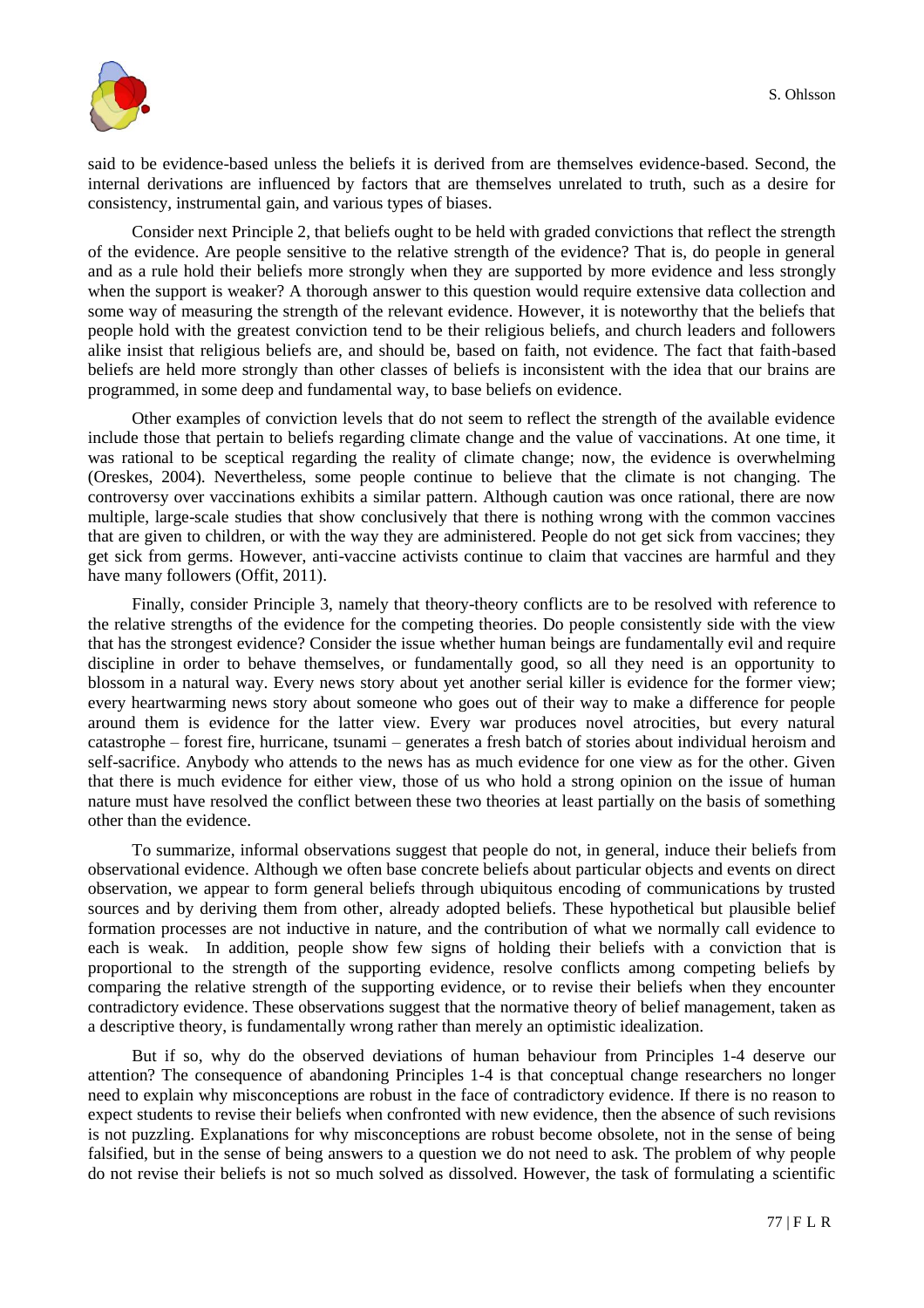

theory of belief formation and belief revision that can support effective pedagogical practices remains. In Section 5, I propose that some of the ideas put forward by the American pragmatist philosophers can serve as a starting point for a new approach to conceptual change.

# **5. A Pragmatist Approach**

At the end of the  $19<sup>th</sup>$  century and the beginning of the  $20<sup>th</sup>$ , American scholars, lead by William James, Charles Sanders Peirce, and John Dewey, tried to reformulate the classical philosophical problems about knowledge, meaning, and truth in terms of action instead of observation. They claimed that the meaning of a concept or belief resides in the set of actions or "habits" to which it gives rise. "The essence of belief is the establishment of a habit, and different beliefs are distinguished by the different modes of action to which they give rise." (Peirce, 1878, p. 129-130) The truth of a belief is tied to the outcomes of executing those habits. They stopped short of claiming that, "what works is what is true", but some of their contemporaries stated their ideas even more boldly than they did themselves (Schiller, 1905).

Pragmatism did not flourish as a philosophical, i.e., normative, theory. Its impact faded after the demise of its most charismatic leaders. Although it is once again receiving serious attention from philosophers (Stich, 1983), my purpose is not to revive philosophical pragmatism. Instead, I intend to mine this strand of thought for an approach to cognitive change that does not begin with the assumption that people decide what to believe by estimating the probability of truth. The question is what they estimate instead.

#### **5.1 Cognitive Utility As the Basis for Cognition**

The pragmatist emphasis on action fits well with psychological theories of cognition. There is broad consensus on certain general features of what cognitive psychologists have come to call the *cognitive architecture*, i.e., the information processing machinery that underpins the higher cognitive processes (Polk & Seifert, 2002). At the centre of the cognitive architecture there is a limited-capacity working memory, connected to separate long-term memory stores for declarative and practical (skill) knowledge. The working memory receives input from sensory systems, and holds information that is being processed in reasoning and decision making. The purpose of the cognitive system is to generate behaviour that satisfies the person's current goal. In the process, the system makes endless, lightening quick choices: Which goal to pursue next (planning); which part of the environment to attend to next (attention allocation); which interpretation of perceptual input to prefer (perception); which memory structure to activate next (retrieval); which inference to carry out next (reasoning); and which change, if any, to make in the system"s knowledge base at any given time (learning).

The pragmatist stance invites the hypothesis that the variable that guides the never-ending choices is the *cognitive utility* of the relevant knowledge structures. To articulate this idea, imagine that each knowledge structure (concept or belief) in memory is associated with a numerical value that measures its past usefulness. When there is a choice to be made among knowledge structures, the one with the higher utility is preferred and gets to control discourse and action. If a knowledge structure is instrumental in generating a particular action, and if that action is successful, then the utility of that knowledge structure is adjusted upwards; if the action is unsuccessful, it is adjusted downwards. Each application of a knowledge structure is an opportunity for that structure to accrue utility (or to loose some of it, in the case of unsuccessful action). Over time, the value of the cognitive utility associated with a knowledge structure will become stabilized at some asymptotic value that estimates its usefulness in general. The distribution of utility values over the belief base represents the person"s experience of the world, as filtered through action rather than perception.

The cognitive utility hypothesis is not novel. A construct of this sort has been incorporated into the ACT-R model of the cognitive architecture proposed by John R. Anderson and co-workers (Anderson,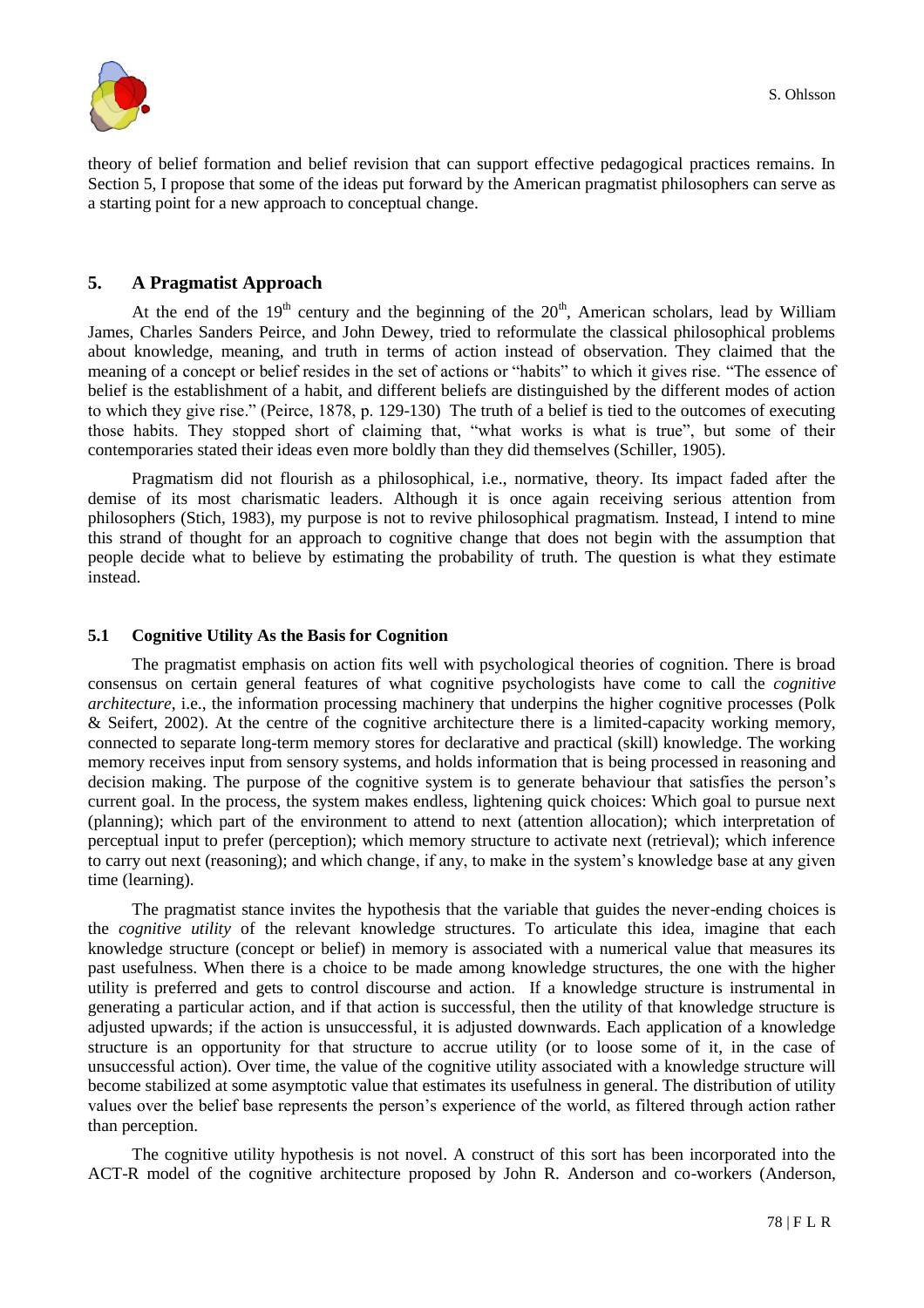

2007). In ACT-R, cognitive skills are encoded in sets of goal-situation-action rules (skill elements) that specify an action to be considered when certain conditions are satisfied by the current situation. In each cycle of operation, the architecture retrieves all the rules that have their conditions satisfied. It then selects one of those rules to be executed; that is, its action is taken. The action usually changes the current situation, and the cycle starts over with a renewed evaluation of which rules have their conditions satisfied in the changed situation.

In ACT-R, the utility *u* of rule i determines its probability of being selected for execution. In simplified form, that probability is given by

Eq. (1) Prob(i) = 
$$
u(i) / \sum u(1, 2, \ldots, i, \ldots)
$$

where  $\Sigma$   $u(1,2,...,i)$  is the sum of the utilities of the rules for which the conditions are satisfied by the current situation. The probability that a particular rule i will be selected is thus proportional to how much of the total utility represented by all the currently satisfied rules it accounts for. The probability of being chosen for execution is thus a dynamic quantity that depends on context and that changes from moment to moment as cognitive processing unfolds.

If rule i is selected and executed on operational cycle *n*, its utility is adjusted upwards or downwards, depending on the outcome. The adjustment is given by the equation

Eq. (2) 
$$
u(i, n) = u(i, n-1) + \alpha[R(i, n) - u(i, n-1)],
$$

in which i is the relevant rule, *n* is the operational cycle, and R is the reward or feedback from the environment about the success of the executed action (reinforcement in the behaviourist sense). The magnitude

$$
R(i, n) - u(i, n-1)
$$

is the reward the rule realized in cycle *n*, R(i, *n*), over and above the utility it already possessed in the previous cycle of operation,  $u(i, n-1)$ . The rate parameter  $\alpha$  controls the proportion of that reward increment that is to be added to the current utility of the rule,  $u(i, n-1)$ , to compute the utility of the rule in the following cycle,  $u(i, n)$ . The reader is recommended to consult the original source for further technical details (Anderson, 2007, pp. 159-164).

In the ACT-R theory, utility values are associated with skill elements (rules), and there is a separate system of theoretical quantities that pertain to the learning and application of declarative knowledge elements. To make the utility construct relevant for belief formation we have to hypothesize that utility values are associated with declarative knowledge structures (beliefs, concepts, informal theories) instead of (or in addition to) skill elements. Furthermore, the relation between cognitive utility and belief (subjective truth) has to be specified. One possible hypothesis is that there is a threshold such that, when the utility of a particular belief rises above that threshold, the person feels that the belief is true. A cognitive system that operates in this way would be significantly different from ACT-R and other cognitive systems described in the cognitive literate (Polk & Seifert, 2002).

A key question is what degree of utility new information will be assigned when it is first encoded into memory. At the outset, the new knowledge structure has no track record of supporting successful action, so one might decide that its initial utility is zero. This causes a paradox: If it is zero, it will always have lower utility than any competitor with even a modest track record, so it will never be activated or chosen, and therefore never have an opportunity to accrue utility. To an outside observer, it will appear as if the learner did not encode the new information, because his or discourse and action continue to be guided by other knowledge structures.

There are multiple solutions to this theoretical problem. In Anderson"s ACT-R theory, the initial value is indeed set to zero, but a knowledge structure (rule) can be created multiple times, and each time the utility value is increased. Other solutions are possible. The initial value can be hypothesized to be random, or equal to the mean of the utility values of all knowledge structures in memory. There might be situations in which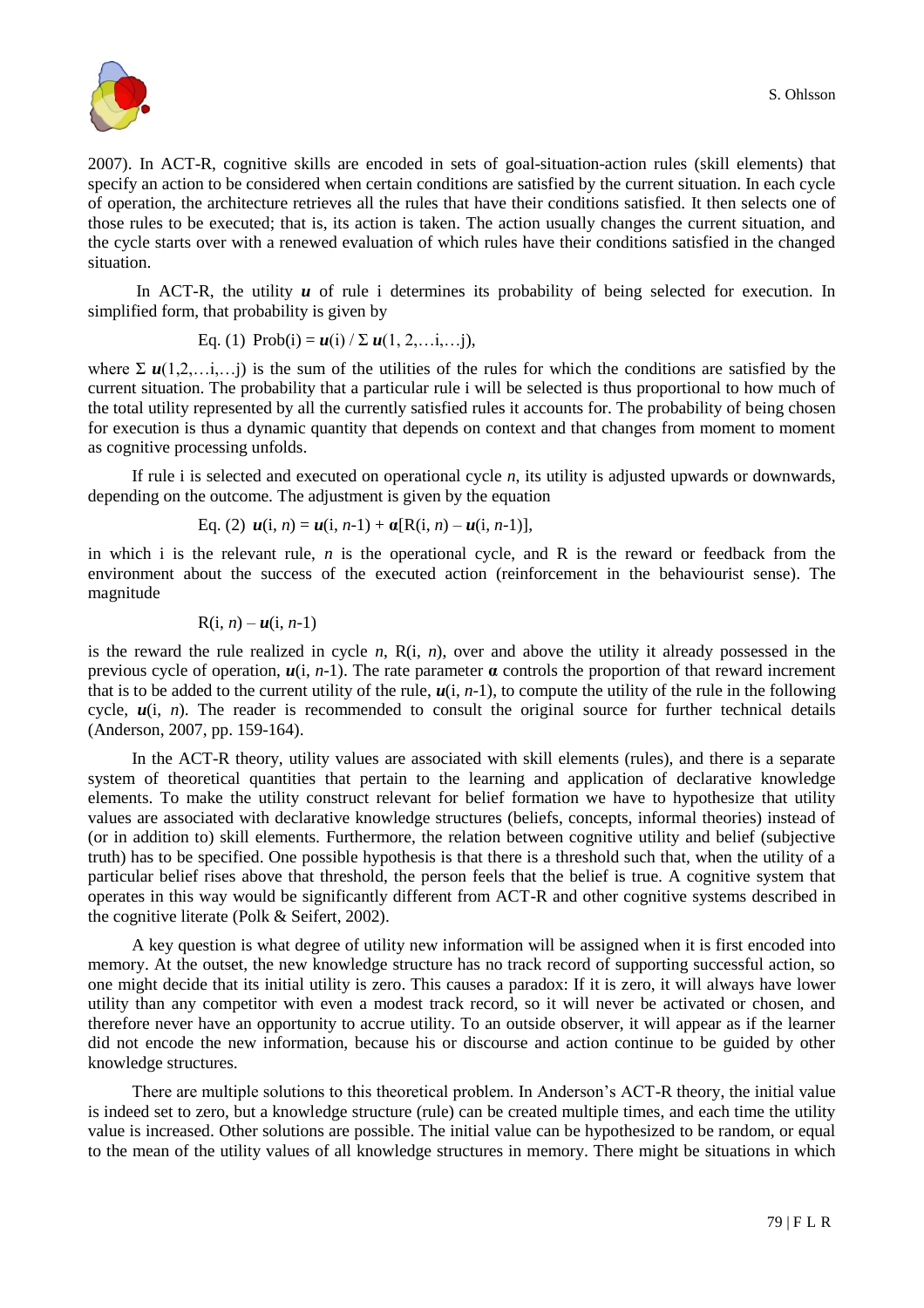

competing older knowledge structures do not apply, but the new one does, and those situations afford the newer knowledge with opportunities to accrue utility.

Many scenarios that seem like straightforward instances of truth-based processing are equally or better understood in terms of utility. For example, suppose that my eyes itch. I might have dry eyes, or I might suffer from an allergy attack. I decide to take an antihistamine pill. The itch disappears. In a logic-inspired analysis, the belief that I am suffering from an allergy outbreak is a hypothesis the truth of which is unknown. The connection between the belief that I have an allergy and the prediction that the itch will disappear is a step-by-step chain of inferences. The disappearance of the itch is an observation that verifies the hypothesis, and my estimate of the probability that I have an allergy increases as specified by, for example, Bayesian principles.

This account has weaknesses. One weakness is that I am not aware of any lengthy reasoning process to arrive at a testable prediction. The process that connects the belief "I have an allergy attack" with the fact that my itch stopped is a process of problem solving and planning (*what should I do about my itchy eyes?*), not a process of propositional inference. Another weakness is that the envisioned process is an instance of a logical fallacy: *If P, then Q* in conjunction with *Q* does not imply *P*. This is Popper"s classical critique of verificationism. But if the truth-based account has a logical fallacy at its core, how can people function? The utility-based account avoids this problem by postulating a direct link between the action outcome and the relevant belief: The action of taking the antihistamine worked, so my disposition to act on the allergy belief in the future is increased.

As the example illustrates, the difference between an account in terms of evidence, inference, and truth, on the one hand, and an account in terms of utility and action, on the other, can be subtle. How does that difference affect how we view conceptual change? The pragmatist stance focuses attention on action, the output side of the cognitive system, instead of perception, the input side. What the learner does matters more than what he or she hears or sees. Passive reception of information will not in and of itself have any cognitive consequences. Unless the learner retrieves a knowledge structure and uses it to decide what to do next, that knowledge structure cannot accrue utility and hence might remain dormant, even though the new information has been encoded accurately.

In the pragmatist perspective, new information does not replace the old. In a logic-based theory, two different beliefs can be mutually incompatible, which implies that a person cannot embrace both. The Earth is either round or flat; it is impossible to believe both assertions at once. However, the fact that knowledge structure i has utility  $u(i)$  is not incompatible with the fact that knowledge structure j has utility  $u(i)$ . The belief that the Earth is flat might be useful for mapmaking purposes, while the belief that the Earth is round might be more useful for the purpose of circumnavigation. Many tasks in real life admit of multiple solutions, varying with respect to goal satisfaction, efficiency, and range of applicability. Evaluating beliefs with respect to their cognitive utility is thus very different from evaluating them with respect to their truth.

Falsification by contradictory evidence is, in principle, a one-shot affair. A single application of Modus Tollens is logically sufficient to bring down a belief and even an entire theory. But utility-based belief revision is necessarily a gradual matter. Once the utility rises to the point where a new knowledge structure is chosen to be the basis for action on at least some occasions, belief change is contingent on the outcomes of the resulting actions. The utility of structure i might be steadily raising with each application, while the utility of some competing knowledge structure j is gradually dropping. Eventually, the utility of the newer knowledge structure will surpass that of the older, competing structures, and rise above the threshold of belief. If changes in utility values are incremental, then this process is necessarily gradual.

The most radical difference between a truth-based and a utility-based account of cognition pertains to the trigger of conceptual change. In the truth-based account, it is the failure of the older knowledge that drives belief revision. Change happens because already acquired concepts and beliefs have been found to be false, triggering dissatisfaction and a search for more veridical concepts and beliefs to replace them. If there is no failure, there is no push for change. In the utility-based account, on the other hand, new information need not wait for falsification or dissatisfaction with prior beliefs. It is the success of the newer concepts and beliefs that drives the change. No dissatisfaction with the old belief is required, only a recognition that the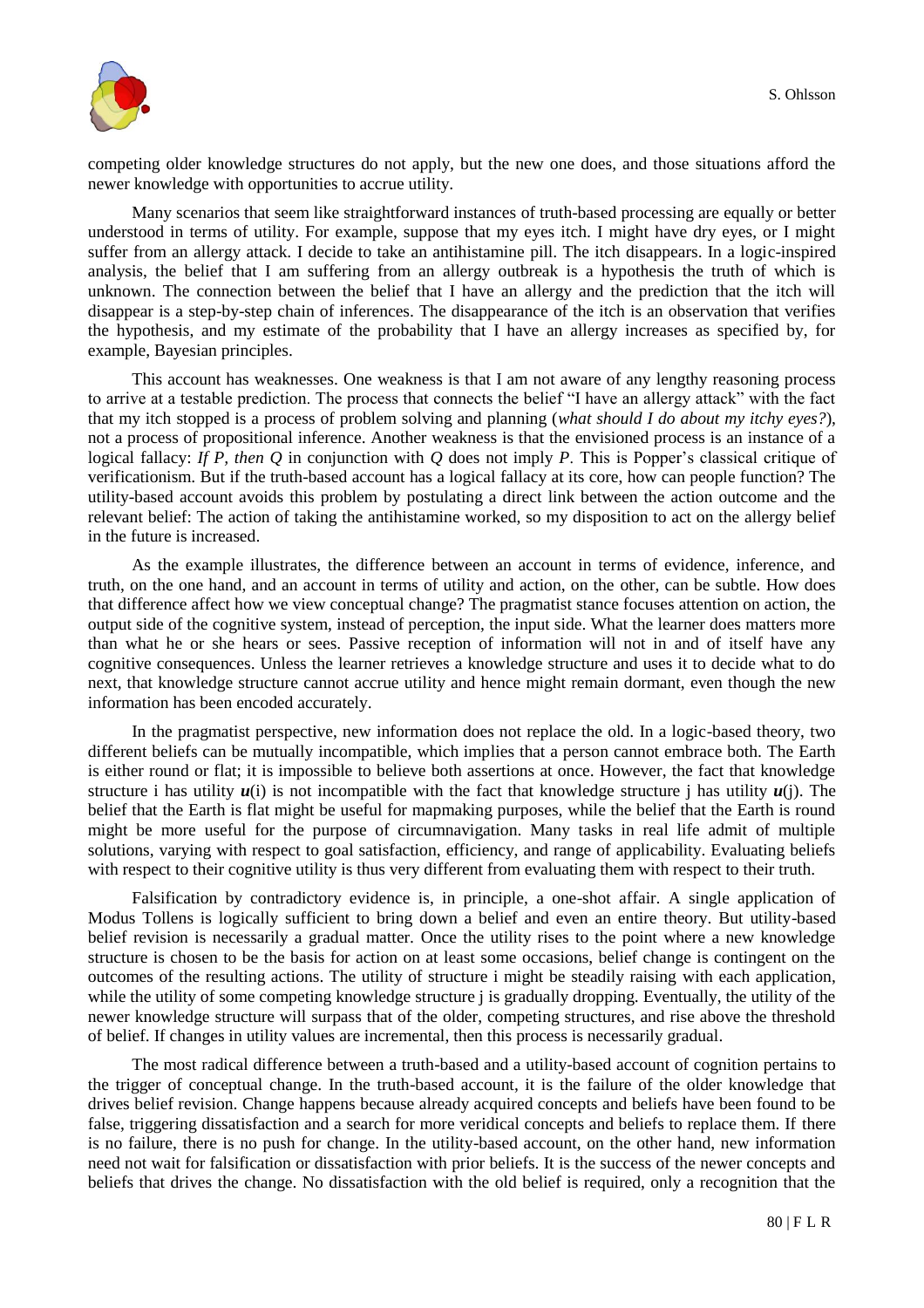

newer belief is an even more useful basis for action. Change is driven by success, not failure (Ohlsson, 2009, 2011). However, before the utility-based perspective can be adopted, some plausible objections must be dealt with; this is the task of Section 6.

## **6. Two objections**

The purpose of this section is to address two objections that must have occurred to the reader. The first is that evolution through natural selection ought to have pushed human cognition in the direction of the normative theory of belief management (Principles 1-4), and the second is that the behaviour of scientists appears to conform to the normative theory.

## **6.1 Natural Selection for Truthfulness?**

One might argue that the shift from estimates of the probability of truth to estimates of cognitive utility is unimportant. After all, how can a belief be useful unless it is, in fact, true? If only true beliefs are useful, then the selective pressures that drove the evolution of human cognition must have pushed the belief management processes in the learner's head to conform at least approximately to Principles 1-4. How could our hunter-gatherer ancestors have survived unless their beliefs corresponded to reality? The instrumental value of veridicality in the struggle for survival implies that the human cognitive architecture is designed to derive beliefs from evidence.

But natural selection cannot have operated directly on the truthfulness of beliefs. The probability of surviving long enough to mate and to raise the resulting offspring to reproductive age is a function of how the individual behaves, not on how he or she thinks. What mattered during human evolution cannot have been the truth of beliefs per se, but the effectiveness of human behaviour. Consistent selection in the direction of effective action would create a utility-based rather than truth-based system.

The distinction between truth and utility would be of minor importance, if the two were perfectly correlated. However, false beliefs can lead to successful action. For example, it does not matter what belief one has about the causes of severe weather, as long as that belief implies that when storm clouds gather, it is time to seek shelter. The belief that lightening is a sign of the anger of the gods and the belief that it is an electrical discharge are equally good reasons to get out of the way. The belief that a certain medical condition is caused by an evil spirit and that the spirit can be exercised by ingesting a certain herb can be as successful as an account of the disease in terms of bacteria, white blood cells, etc., if the relevant herb contains traces of, for example, an antibiotic substance.

An even stronger example is provided by the  $14<sup>th</sup>$  century physicist Buridan's impetus theory of mechanical motion (Claggett, 1959; Robin & Ohlsson, 1989). A central principle in this theory says that to keep an object in motion requires the continuous application of force, the opposite of the principle of inertia that is at the centre of Newtonian mechanics. However, the impetus principle holds on the surface of the Earth due to the universal presence of friction. If the goal is to keep an object moving, or to make it move further or faster, the impetus concept is as useful a guide to action as the theory that physicists teach (*apply more force*).

In short, truth and utility are only partially correlated, and evolution has no way of selecting for the truth of beliefs directly, but only for the success of an individual"s struggle for survival. Evolutionary considerations thus support rather than contradict the hypothesis that utility is the key variable in belief formation.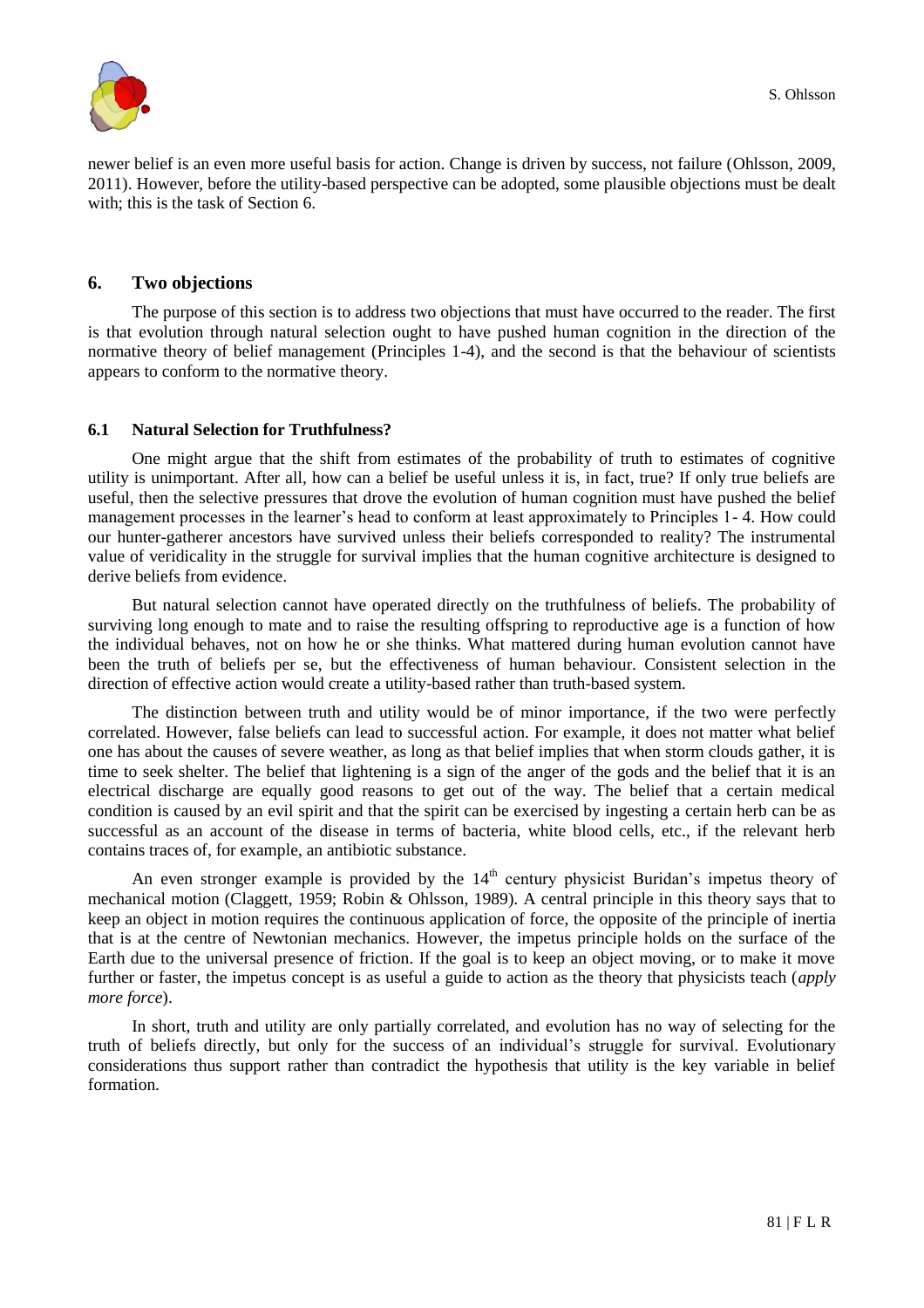

#### **6.2 The Behaviour of Scientists**

The reader would be excused for thinking that the present author is engaged in a self-defeating enterprise: To use evidence and arguments to make the reader believe that people do not use evidence and arguments when deciding what to believe. This article is itself an attempt to base belief in this matter on evidence. More generally, scientists do base their theories on evidence and scientists are people, so it seems unreasonable to claim that this is not a common cognitive capability.

Gopnik and Meltzoff (1997) has emphasized this connection between the procedures of scientific knowledge creation and individual belief formation: "The central idea of [our] theory is that the processes of cognitive development in children are similar to, indeed perhaps even identical with [sic], the processes of cognitive development in scientists." (p. 3) Indeed, they have stated their hypothesis quite clearly: "…the most central parts of the scientific enterprise, the basic apparatus of explanation, prediction, causal attribution, theory formation and testing, and so forth, is not a relatively late cultural invention but is instead a basic part of our evolutionary endowment." (pp. 20-21) The consequence is that cognition can be explained with normatively correct processes such as Bayesian inference (Gopnik et al., 2004).

The utility-based view explored in this article does not deny that people can acquire the higher-order cognitive skills needed to engage in the methods and procedures of science. It does claim that those methods and procedures are acquired. Scientists are professional theorizers; they engage in belief formation (a.k.a. hypothesis testing) deliberately and on purpose, with a high degree of awareness. To be able to do this, they undergo a multi-year training process called graduate school. They are supported by a wide variety of tools such as special-purpose statistical software that embody the principles of the normative view of belief management. Furthermore, scientific research takes place within a social context, the scientific discipline, that enforces adherence to the normative theory. For example, a scientist who revises his or her theory to improve its fit to empirical data (Principle 4) is more admired than someone who continues to advocate a favourite theory in the face of counterevidence. The behaviour of scientists shows that people can acquire the high-level skills needed to function at least approximately as prescribed by the normative theory. But this does not imply that the basic processes of the cognitive architecture conform to the normative theory.

To cast the procedures of science as a description of conceptual change in the individual is to confuse two levels of description: the level of the basic processes of the cognitive architecture (the "basic part of our evolutionary endowment"), on the one hand, and the level of acquired higher-order strategies and skills, on the other. The arguments put forth in this paper concern the basic processes. I know of no reason to believe that "the most central parts of the scientific enterprise, the basic apparatus of explanation, prediction, causal attribution, theory formation and testing" is part of our "evolutionary endowment." The late arrival of science in human history, its invention by one culture at one time, and the extensive training individuals need to conduct scientific research make it highly implausible that anything like the "basic apparatus" of science is among our "evolutionary endowment." Instead, the cognitive apparatus of science is precisely "a relatively late cultural invention."

The relation between the basic processes of cognitive change and the procedures of science is the opposite of the one claimed by Gopnik and Meltzoff (1997). Rather than scientific practices explaining how cognitive change happens in children and lay adults, the relationship should be construed the other way around: A theory of the basic cognitive processes should explain how it is possible to acquire the higherorder strategies for belief management that approximate the normative theory in Principles 1-4. The utilitybased perspective have other implications as well, three of which are discussed in Section 7.

#### **7. Implications**

If we adopt the utility-based perspective, what follows? From the point of view of basic research on conceptual change, it implies a re-evaluation of existing theoretical constructs, methodologies, and applications. Traditionally, research on conceptual change and belief formation has been perception-centric: The focus has been on what the learner sees and hears, and how he or she processes the perceived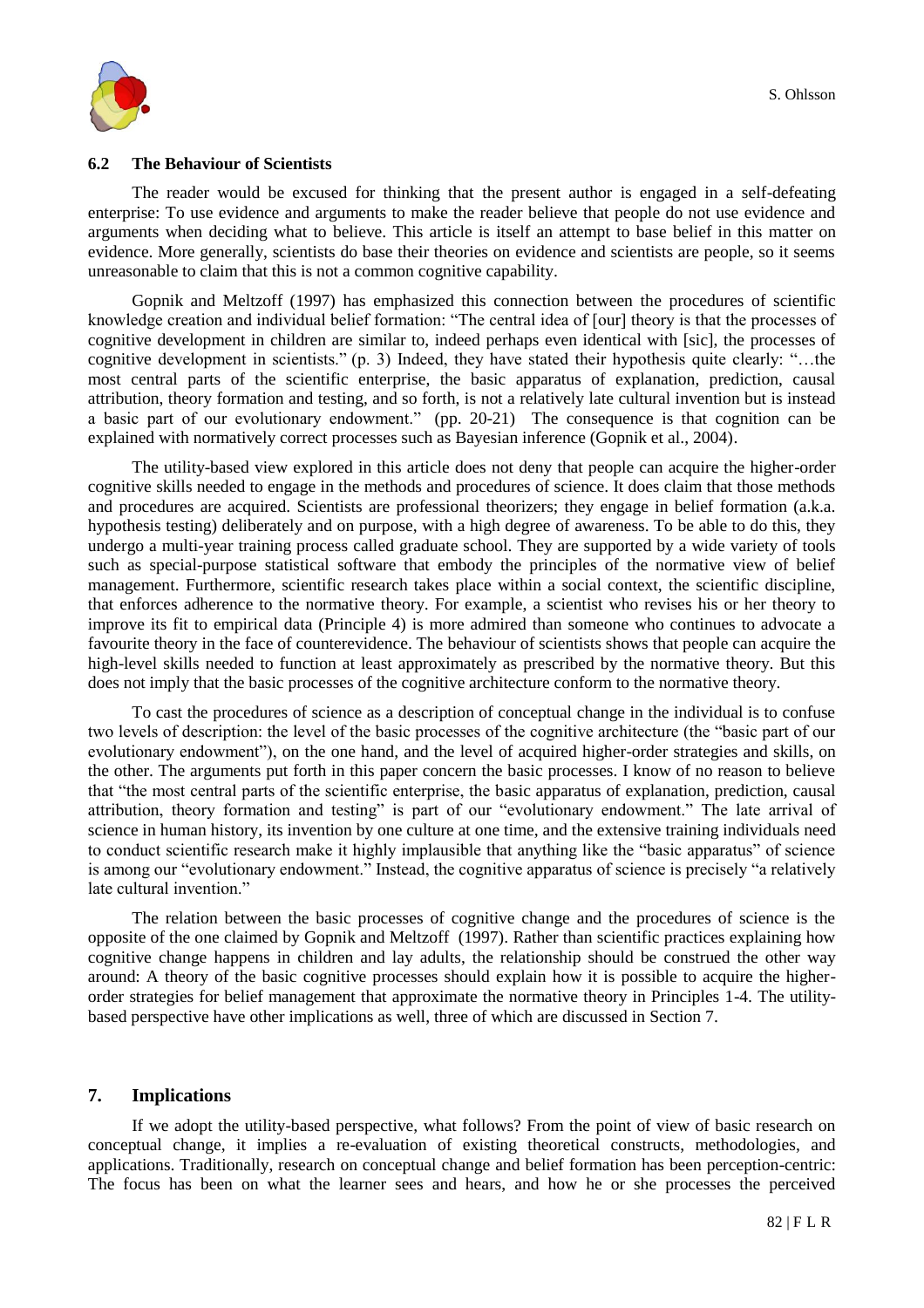

information. The utility-based perspective, in contrast, implies a need to focus on what the learner does, when and where he or she succeeds or fails, and on what information is activated, retrieved, and used to guide action. A learning trajectory is primarily to be defined in terms of tasks undertaken, and only secondarily in terms of information encountered. As a side effect of such a re-focusing, the traditional concepts, tools, and puzzles regarding truth inherited from philosophy and logic will become comparatively less important.

The perception-centric bias of cognitive research in general and cognitive studies for education in particular is driven, in part, by the practicalities of psychological experimentation. The experimenter controls the subject"s task environment, so he or she can create complex but well-specified conditions and contrasting situations by varying the stimulus. Such variations can easily be described in research reports. The subjects" behaviours, on the other hand, are only easy to report and interpret in an intersubjectively valid way if they consist of simple, easy-to-record events, like pushing a button or placing a mark on a rating scale. The pragmatist perspective implies that this style of empirical inquiry runs the risk of eliminating from the researchers" consideration the central subject matter of cognition, namely complex, temporally extended, hierarchically structured, and dynamically coordinated sequences of actions in the service of human goals and objectives. The pragmatist perspective implies a need for a period of methodological innovation in which researchers develop new techniques to record and interpret complex behaviours.

From the point of view of instructional application, the utility-based account poses multiple challenges: How to stimulate students to encode knowledge that they have no reason to believe, and that is only tangentially relevant for their own action? How to design situations in which the new knowledge presented in the course of instruction, but not their prior knowledge, applies, so that the new knowledge can accrue utility? How to provide learners with multiple opportunities to apply new knowledge without resorting to mind numbing drill and practice? These questions are quite different from the questions of why misconceptions are robust, what evidence will convince a student that his or her misconceptions are in fact inaccurate, or how to train students to pay attention to evidence, so pursuing them will likely lead educational researchers in novel directions.

## **8. Conclusion**

Throughout the history of science, interdisciplinary work has often been innovative and path breaking. At the beginning of conceptual change research, there was every reason to believe that drawing upon a variety of disciplines was a productive way to proceed. However, researchers (including the present author) overlooked the distinction between normative and descriptive disciplines, fell into the Ideal-Deviation paradigm, and spent their theoretical energies explaining the main observed deviations from the normative theory: that students do not revise their prior conceptions when confronted with counterevidence. But the normative idea that people ought to base their beliefs on evidence is irrelevant for the empirical study of cognition. There is little or no evidence that people base any of their beliefs on evidence, and considerable evidence that they do not. If they do not, then it is no surprise that science courses fail to impact students' beliefs about scientific phenomena, and efforts to explain this supposed phenomenon are unnecessary. To make progress in understanding conceptual change, researchers need to adopt a resolutely naturalistic approach that makes no normatively inspired assumptions about belief formation and belief revision. The pragmatist view that cognition evolved to support successful action and that beliefs are evaluated on the basis of their cognitive utility instead of their probability of being true is an alternative starting point for conceptual change research. The utility-based perspective implies that action is necessary for conceptual change, that old and new beliefs are not mutually incompatible, that conceptual change is necessarily gradual, and that change is not driven by the failures of misconceptions but by the successes of better ideas. A research program to articulate this perspective would replace the traditional perception-centric bias of psychological research with an action-centric approach that forefronts the cognitive consequences of complex actions.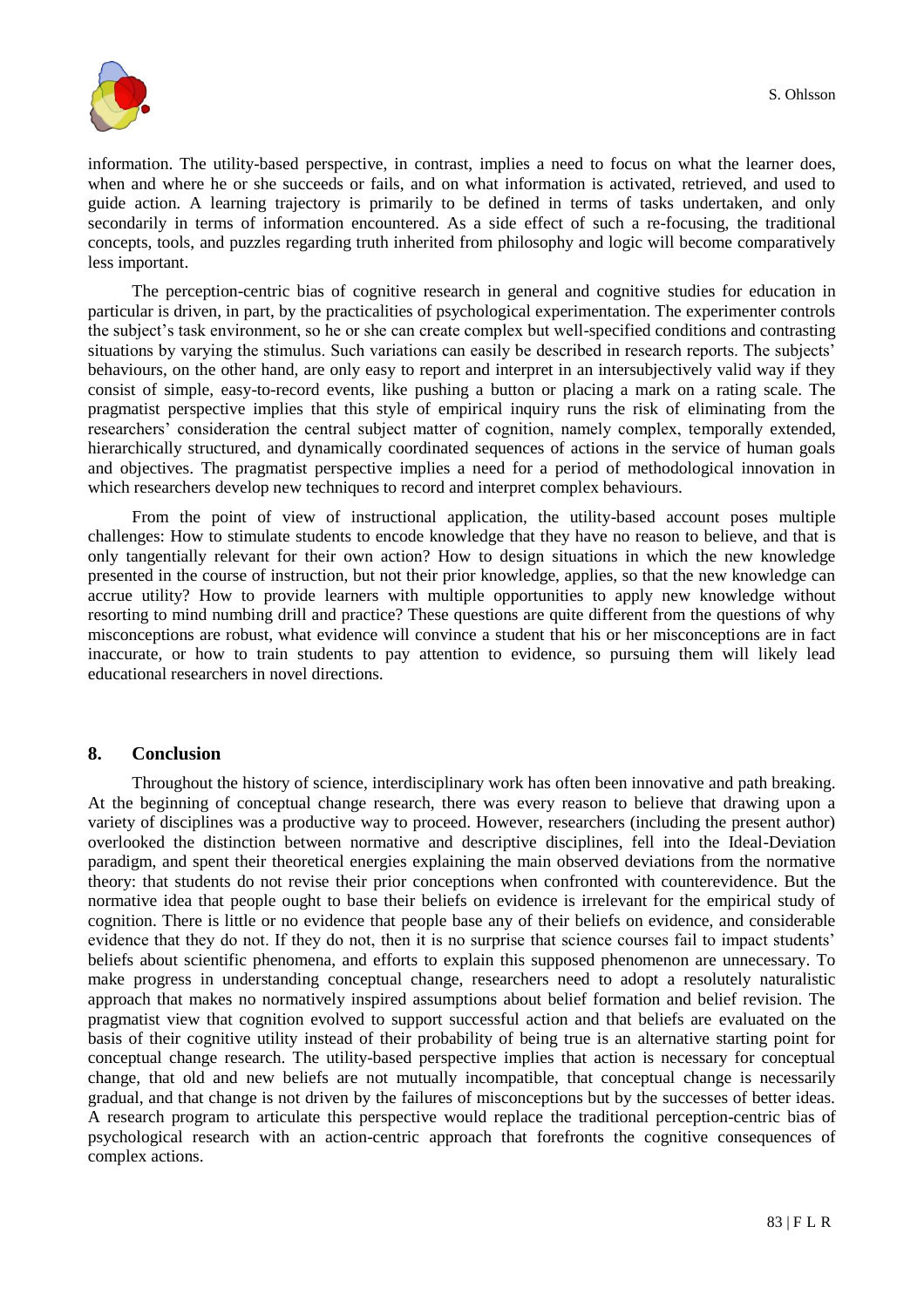



#### **References**

Allport, G. W. (1958/1979). *The nature of prejudice* (2<sup>nd</sup> ed.). Reading, MA: Addison-Wesley.

Anderson, J. R. (2007). *How can the human mind occur in the physical universe* (pp. 159-165)? Oxford UP.

Broughton, S. H., Sinatra, G. M., & Nussbaum, E. M. (2013). "Pluto has been a planet my whole life!" Emotions, attitudes, and conceptual change in elementary students' learning about Pluto's reclassification. *Research in Science Education*, 43, 529-550.

Butterfield, H. (1957). *The origins of modern science 1300-1800* (revised ed.). Indianapolis, IN: Hackett.

- Carey, S. (2009). *The origin of concepts*. New York: Oxford University Press.
- Chi, M. T. H. (2005). Commonsense conceptions of emergent processes: Why some misconceptions are robust. *The Journal of the Learning Sciences*, *14*, 161-199.
- Chi, M.T.H. (2008). Three types of conceptual change: Belief revision, mental model transformation, and categorical shift. In S.Vosniadou (Ed.), *Handbook of research on conceptual change* (pp. 61-82). Hillsdale, NJ: Erlbaum.
- Claggett, M. (1959). *The science of mechanics in the middle ages*. Madison, Wisconsin: University of Wisconsin Press.
- Duit, R., & Treagust, D. F. (2003). Conceptual change: A powerful framework for improving science teaching and learning. *International Journal of Science Education*, *25*(6), 671-688.
- Evans, J. St. B. T. (2007). *Hypothetical thinking: Dual processes in reasoning and judgment*. New York: Psychology Press.
- Festinger, L. (1957/1962). *A theory of cognitive dissonance*. Stanford, CA: Stanford University Press.
- Frank, P. (1952). The origin of the separation between science and philosophy. *Proceedings of the American Academy of Arts and Sciences*, 80(2), 115-139.
- Gabbay, D., & Woods, J. (2001). The new logic. *Logic Journal of the Interest Group in Pure and Applied Logics*, vol. **9**, pp. 141-174.
- Gopnik, A., & Meltzoff, A. N. (1997). *Words, thoughts, and theories*. Cambridge MA: MIT Press.
- Gopnik, A., Glymour, C., Sobel, D. M., Schulz, L. E., & Kushnir, T. (2004). A theory of causal learning in children: Causal maps and Bayes nets. *Psychological Review*, **111**, 3-32.
- Johnson-Laird, P. N. (2006). *How we reason*. New York: Oxford University Press.
- Kahneman, D. (2011). *Thinking, fast and slow*. New York: Farrar, Straus, and Giroux.
- Klauer, K. C., Stahl, C., & Erdfelder, E. (2007). The abstract selection task: New data and an almost comprehensive model. *Journal of Experimental Psychology: Learning, Memory, and Cognition*, **33**, 680-703.
- Kuhn, T. S. (1957). *The Copernican revolution: Planetary astronomy in the development of Western thought*. New York: Random House.
- Kuhn, T. S. (1970). *The structure of scientific revolutions* (2<sup>nd</sup> ed.). Chicago, IL: University of Chicago Press.
- Köhler, W. (1938/1966). *The place of value in a world of facts*. New York: Liveright.
- Lakatos, I. (1980). *Philosophical papers (vol. 1): The methodology of scientific research programmes)*. Cambridge, UK: Cambridge University Press.
- Limón, M. (2001). On the cognitive conflict as an instructional strategy for conceptual change: a critical appraisal. *Learning and Instruction*, *11*, 357-380.
- Margolis, H. (1987). *Patterns, thinking, and cognition: A theory of judgment*. Chicago, IL: University of Chicago Press.
- Margolis, H. (1993). *Paradigms and barriers: How habits of mind govern scientific beliefs*. Chicago, IL: University of Chicago Press.
- Nersessian, N. J. (2008). *Creating scientific concepts*. Cambridge, MA: MIT Press.
- Offit, P. A. (2011). *Deadly choices: How the anti-vaccine movement threatens us all*. New York: Basic Books.
- Ohlsson, S. (2009). Resubsumption: A possible mechanism for conceptual change and belief revision. *Educational Psychologist*, *44*, 20-40.
- Ohlsson, S. (2011). *Deep learning: How the mind overrides experience*. New York: Cambridge University Press.